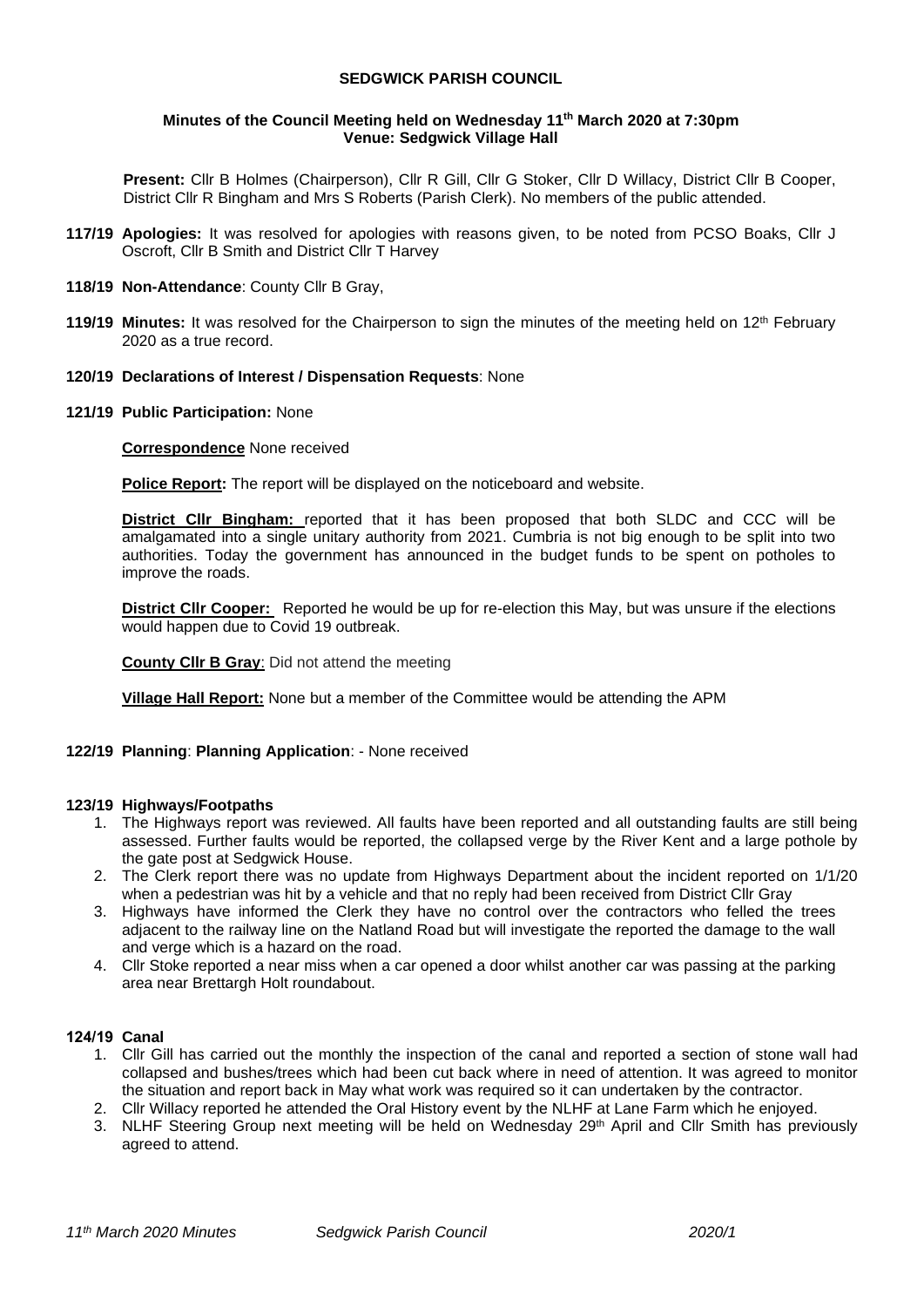# **125/19 Playground /Millennium Field**

- 1. Cllr Stoker has carried out the monthly check for March reported the bins have been emptied and all was in good order.
- 2. SLDC. Polly Straker (Locality Team Leader) has emailed information about to make the Millennium Field a dog-free zone by issuing a Public Space Protection Order. It was agreed the process to establish the order was disproportionate and complicated so it was agreed to source and fit a large sign stating "Dogs are not permitted in this Play Area." Cllr Holmes to arrange and report back at the next meeting.
- 3. Cllr Stoker reported two replacement football goal posts have been purchased at a cost of £59.99 each have arrived and will soon be erected on the Millennium Field.
- 4. Cllr Stoker reported the picnic tables have been installed and secured and the area made good with flags and the old tables removed. The area is now ready for users.

### **126/19 Website:**

Cllr Holmes reported the agenda, minutes and reports from the Februarys Council meeting had been added. The GDPR policies will be added after Council has approved them. It was also noted the usage has improved. Website Report 32 Unique Visitors this Week and138 Pages Viewed

# **127/19 GDPR Policy Review**

**1.** GDPR Clerk Consent Form, GDPR Suppliers Consent Form, GDPR Councillors Consent Form, GDPR Public Consent Form ,GDPR Data Protection Consent Form, GDPR Emergency Plan Volunteers Consent Form, Data Protection Policy update, Retention Policy Update, Freedom of Information Policy review, General Privacy Notice Review, Press and Media Policy Review, Protocol on the recording and filming of Council Meetings review, Website Cookie Policy review, Website Privacy Policy Notice, Website Management Policy review, Website Terms & Conditions Review and Website T&C and Accessibility Statement. SLDC Parish Remuneration Policy 2020/21.

The Parish Council agreed and accepted all these policies which will be updated next in 2021

# **128/19 Finance**

- 1. Bank Balance as of 28th February 2020 Current a/c £8,573.88 & Reserve £10,031.95
- 2. Payments Approved: Broadband Village Hall March £17.99, Glasdon UK Ltd- picnic tables £1,795.50, Net World Sports, S Roberts -Goal Posts £127.93, S Lambert Labour for Picnic tables £195.00, S Roberts Materials £120.31, Salary and Expenses Parish Clerk- S Roberts £1,446.25 ICO Annual Fee £35.00 and Newsletter Printing Plus £125.90
- **3.** The Accounts Report from meeting dated 11<sup>th</sup> March 2020 was checked and signed.
- **4.** The Clerk has discussed with CALC, her understanding of the Small Parish Accounts Exemption regulations. Confirmation received from PFK Littlejohn which confirms that you need to complete part 3 if either your gross income or your gross expenditure is over £25k. If your gross income / gross expenditures are both below £25k you are exempt and complete part 2.

### **129/19 Annual Parish Meeting – Wednesday 18th March 2020**.

Sgt Scott O'Neill has agreed to present information to residents and each Parish Cllr will speak about their role in 2019/20. The Clerk will contact and invite reports from all interested groups. Cllr Holmes will purchase refreshments. Cllr Gill to bring the Council projector and Cllr Willacy glasses for the beverages. Cllr Willacy suggested a raffle which was agreed with a bottle of wine as the prize. The agenda and notice will be displayed in the newsletter and on the noticeboard.

**130/19 Newsletter:** Received and distributed, also put on the website. The feedback was positive and comments made about the photo on the front being lovely.

#### **131/19 Items for consideration for a future agenda**

- April approval of accounts and governance statement
- Highways Report
- Canal Report
- Review of Financial Standing Orders
- Election in May Cllr Oscroft will not be standing again, the Chair wished to thank him for his commitment over the past years. The Clerk will attend training on  $17<sup>th</sup>$  March 2020 – update on the elections
- Repair to section of stone wall and foliage cut back monitored in May 2020